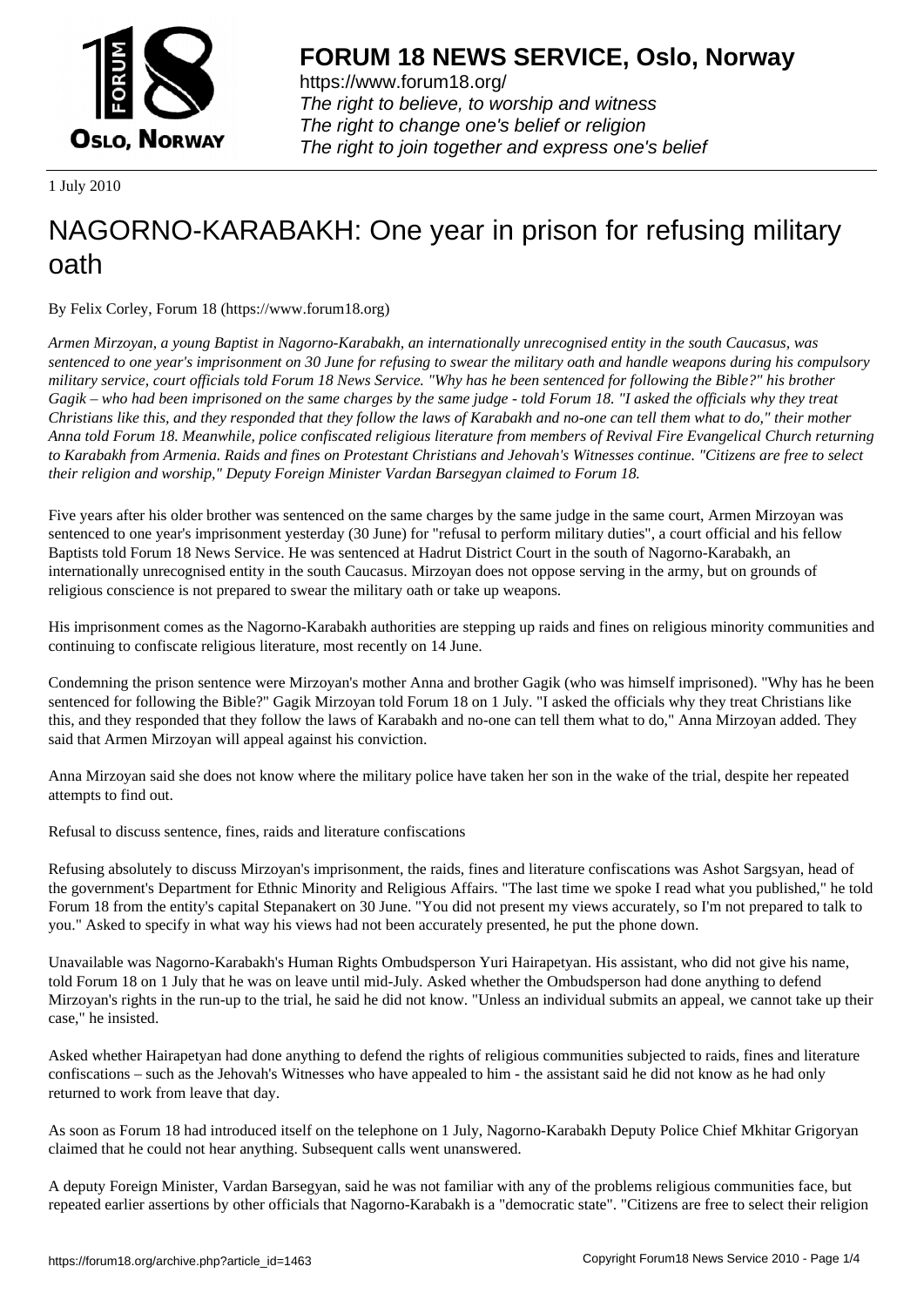#### Pressured to swear military oath

Mirzoyan, a 20-year-old Council of Churches Baptist from Mardakert in the north of Nagorno-Karabakh, was called up in January and transferred to military unit 38401 in Hadrut, which is led by Ararat Melkumyan. There he was threatened by commanders after he refused their pressure to swear the oath. His case was then handed over to prosecutors (see F18News 27 April 2010 http://www.forum18.org/Archive.php?article\_id=1437).

Prosecutor E. Agabalyan – the same prosecutor as in his brother's case – prepared the case against Mirzoyan. Prosecutors had initially sought to prosecute Mirzoyan for evading compulsory military service, which carries a punishment of up to four years' imprisonment.

Nagorno-Karabakh allows young men no alternative to military service and has earlier imprisoned conscientious objectors. The most recent was Jehovah's Witness Areg Hovhanesyan, who was freed from prison in Shusha in February 2009 after completing a four-year prison term (see F18News 4 May 2009 http://www.forum18.org/Archive.php?article\_id=1290).

Nagorno-Karabakh's Constitution – adopted by referendum in December 2006 – requires all citizens to take part in defence and made no provision for an alternative non-military service (see F18News 9 November 2006 http://www.forum18.org/Archive.php?article\_id=866).

## One-year prison sentence

Prosecutors eventually brought charges under Article 364, Part 1 of the Criminal Code, which punishes "refusal to perform one's military duties" with detention of up to 3 months, service in a punishment battalion of up to 2 years or imprisonment of up to 2 years. (Nagorno-Karabakh has adopted the criminal code introduced in Armenia in 2003.) Mirzoyan's trial began at Hadrut District Court on 24 June. At the end of the second hearing on 30 June, Judge A. Amirjanyan handed down the one-year sentence.

Although Prosecutor Agabalyan prepared the case and initially presented it in court, demanding that Mirzoyan be given a one-year prison term, he was soon replaced in the courtroom by another Prosecutor, Gabrielyan.

An official at Hadrut Regional Court – who would not give her name – refused to tell Forum 18 on 30 June whether the one year sentence is to be served under general or a harsher prison regime. Baptists told Forum 18 that, although they do not know where he currently is, Mirzoyan is likely to be sent to serve his sentence in the prison in Shusha, where his older brother was also imprisoned.

"After the judge delivered the verdict, he left the courtroom, but Armen's family and fellow Baptists – including two who had come from Armenia – sang hymns right in the courtroom," one Baptist told Forum 18 on 30 June.

Ararat Danielyan, chair of Nagorno-Karabakh's Supreme Court, told Forum 18 from Stepanakert on 30 June that anyone dissatisfied with a lower court decision has one month to lodge an appeal to the higher court, the Nagorno-Karabakh Appeal Court in Stepanakert. Then there is the opportunity for a final appeal to the Supreme Court.

While refusing to discuss Mirzoyan's case, Danielyan insisted that Nagorno-Karabakh's Constitution requires all young men to serve in the army and meet all obligations, such as swearing the military oath and taking up weapons.

## Did publicity prevent beatings?

Mirzoyan's older brother Gagik was forcibly taken to a military unit in December 2004 and beaten after refusing to swear the oath and bear arms. He was sentenced and imprisoned in Shusha prison. He was freed in September 2006 and transferred to a military unit, where he was able to serve without swearing the oath and without bearing arms. He was released from service in January 2008 (see F18News 27 March 2008 http://www.forum18.org/Archive.php?article\_id=1105).

Local Baptists told Forum 18 that, unlike his brother Gagik, Armen Mirzoyan was not physically mistreated while in the military unit. "After Gagik was so badly beaten, many messages of support came in from around the world," they told Forum 18. "This time, although they made fun of Armen and insulted his faith, they didn't beat him. It was a kind of protection."

#### Religious literature confiscation

Meanwhile, members of Stepanakert's Revival Fire Evangelical Church were stopped as they returned to Karabakh from Armenia and religious literature was seized, the latest in a series of such victims. The church's pastor, Levon Sardaryan, said that the congregation had hired about 20 minibuses to take all 350 or so church members to a large church meeting in the northern Armenian city of Vanadzor on 13 June.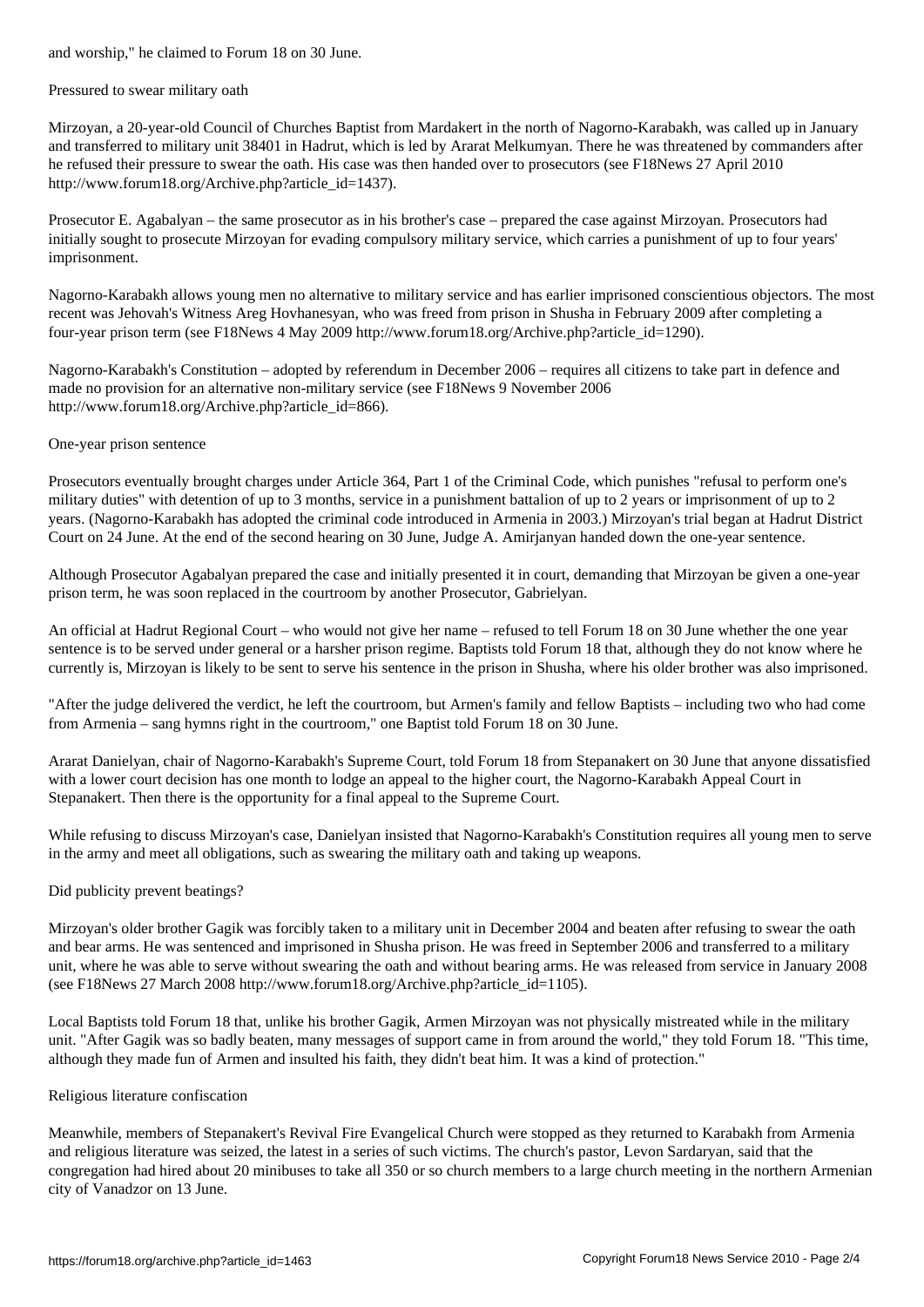church members' return to Karabakh. "They checked every bus and every bag, taking any religious books and even personal notebooks they could find," he complained to Forum 18 from Stepanakert on 30 June. "The claimed they would conduct an expert analysis of them and return them. But how can they conduct an expert analysis of someone's personal notes on a religious sermon?"

Pastor Sardaryan added that police officers even wanted to take church members' personal Bibles, but were persuaded not to. He complained that, although records of confiscation were drawn up for individuals whose books were seized and for the drivers of the minibuses where literature was found, police refused to give the victims copies of the confiscation record. He added that, more than two weeks after the confiscations, none of the confiscated literature has been returned.

Sardaryan noted that the buses were not carrying religious literature in large quantities and people only had a few personal books and notebooks with them.

### Raids and fines

Pressure has been mounting on religious minority communities since a controversial new Religion Law entered into force in January 2009. The Law appears to require registration of religious communities and ban unregistered religious activity.

Other restrictions include: state censorship of religious literature; the requirement for 100 adult citizens to register a religious community; an undefined "monopoly" given to the Armenian Apostolic Church over preaching and spreading its faith while restricting other faiths to similarly undefined "rallying their own faithful"; and the vague formulation of restrictions, making the intended implementation of many articles uncertain (see F18News 3 November 2009 http://www.forum18.org/Archive.php?article\_id=1371).

The Jehovah's Witnesses and Revival Fire Evangelical Church were denied registration as religious communities in 2009, while other communities which did not have 100 adult citizens were not eligible to apply. The Council of Churches Baptists – who have a congregation in Mardakert to which prisoner of conscience Mirzoyan belongs – refuse on principle to register with the authorities in any of the former Soviet Union where they have congregations.

Raids began on unregistered communities in February 2010. First to be raided was Stepanakert's Seventh-day Adventist congregation, then the Jehovah's Witnesses and Revival Fire Church. First to be fined were five Jehovah's Witnesses, followed by five members of Revival Fire in Stepanakert, all under Article 206 Part 2 of Karabakh's Code of Administrative Offences, which punishes "holding mass religious meetings without state permission" (see F18News 27 April 2010 http://www.forum18.org/Archive.php?article\_id=1437).

Eleven Jehovah's Witnesses detained and fingerprinted on 30 March during a mass raid on the Memorial of Christ's Death meeting in Stepanakert, whose cases were originally due to be heard on 27 April, were fined by the administrative commission of Stepanakert's Mayor's Office on 4 May, also under Article 206 Part 2. Government religious affairs official Sargsyan appeared before the commission to back the police action, Jehovah's Witnesses told Forum 18. They say he told the commission it is illegal for more than two Jehovah's Witnesses to meet together in public or in private.

Each of the eleven was fined 1,000 Armenian Drams, the currency in use in Karabakh (18 Norwegian Kroner, 2 Euros or 3 US Dollars). All eleven filed appeals on 13 May to the Administrative Court. Appeals are due to be heard on 25 and 26 August.

On 3 May, ahead of the hearing, five of the eleven also filed complaints to Human Rights Ombudsperson Hairapetyan.

Hairapetyan defended the fines. "The fact that Levon Sardaryan and the others broke the law is beyond doubt and the fining of them is lawful," he insisted to Forum 18 on 6 May.

On 20 May, the Jehovah's Witnesses filed a complaint with the office of the United Nations Special Rapporteur on Freedom of Religion or Belief.

Another Jehovah's Witness was fined 1,000 Armenian Drams, also under Article 206, Part 2, in Shusha on 14 May. This brought to 22 the number of religious believers fined in 2010 for their religious activity in Nagorno-Karabakh, 17 of them Jehovah's Witnesses and 5 from Revival Fire Church.

Pastor Sardaryan told Forum 18 that after he and the four other Revival Fire Church members refused to pay their fines, Stepanakert's mayor went to court demanding that court executors seize property from the five in response to the non-payment.

Police ordered to tackle "illegal" religious activity

On 28 April, religious affairs official Sargsyan told two visiting Jehovah's Witness lawyers representing those facing punishments that he had ordered the police to arrest Jehovah's Witnesses when they meet together as any such meeting would be illegal, Jehovah's